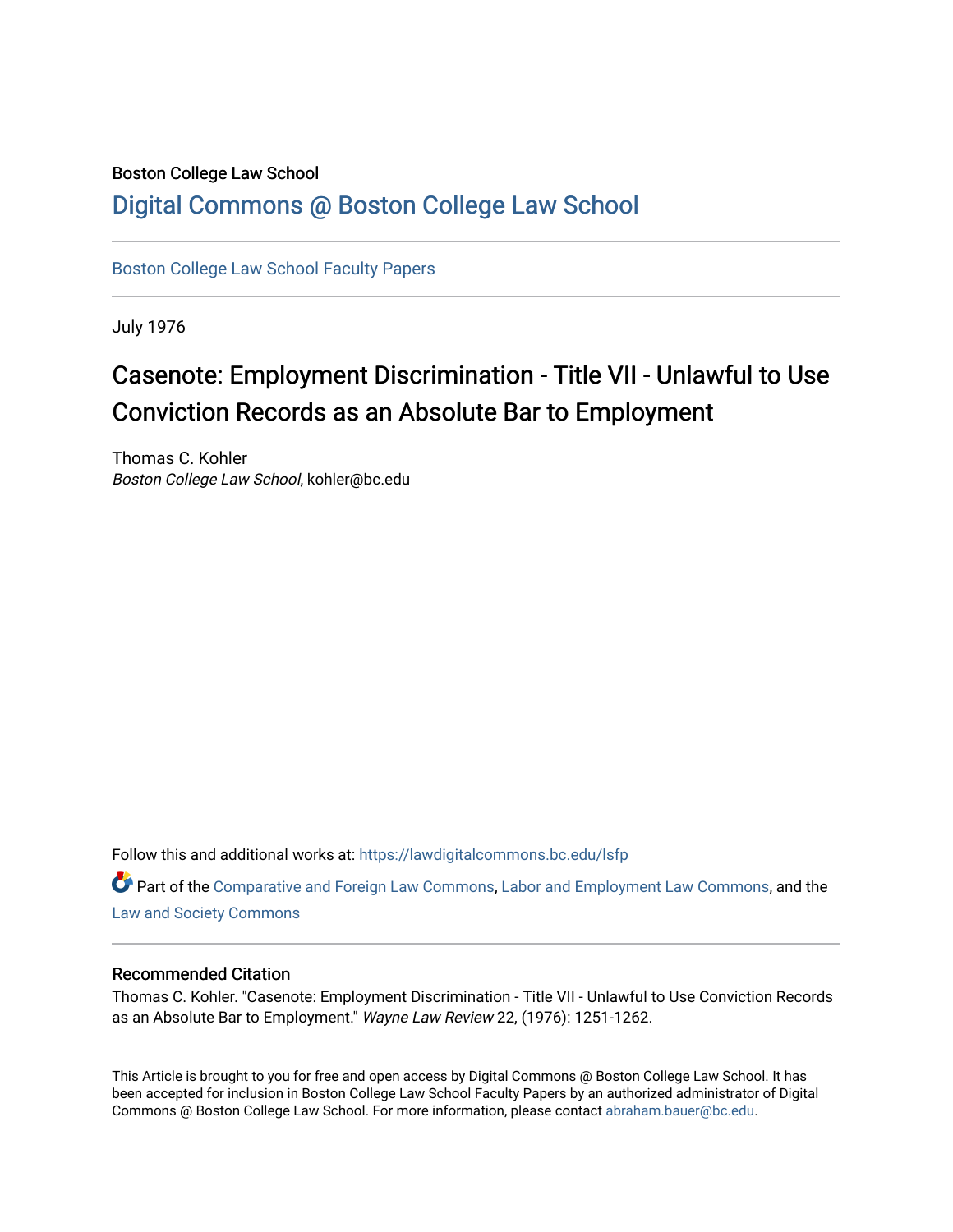## **EMPLOYMENT DISCRIMINATION-TITLE VII-UNLAWFUL TO USE CONVICTION RECORDS AS AN ABSOLUTE BAR TO EMPLOYMENT**

The Missouri Pacific Railroad (MoPac) had an absolute policy of rejecting applicants with records of criminal convictions other than minor traffic offenses.<sup>1</sup> In applying for employment as a clerk at MoPac's corporate headquarters, appellant, a black, revealed that he had been convicted for refusing military induction at the height of the Vietnam war. <sup>2</sup>MoPac informed appellant that his conviction record disqualified him for employment. Thereupon, appellant instituted suit under Title VII of the Civil Rights Act of 19643 on his own behalf and as a class action, alleging that MoPac's conviction bar policy was an unlawful employment practice.4 Appellant sought declaratory and injunctive relief and back pay. The federal district court held that the appellant had failed to establish a Title VII violation since MoPac's conviction bar policy had only a de minimus discriminatory impact on blacks and further found that the employer's policy had arisen from business necessity.5 On appeal, held, affirmed in part, reversed in part. Statistics which show that a conviction bar policy has a disparate impact on black job applicants and on blacks residing in the vicinity of the employer's business establish a prima facie case of discrimination under Title VII; a conviction record may not be used as an absolute bar to employment unless that record bears significantly upon the requirements of the particular job for which application was made. <sup>6</sup>*Green v. Missouri* 

<sup>1.</sup> MoPac had voluntarily discontinued use of arrest records as a bar to employment after the decision in *Gregory v. Litton Systems, Inc.,* 472 F.2d 631 (9th Cir. 1972). Green v. Missouri Pac. R.R., 523 F.2d 1290, 1293 (1975).

<sup>2.</sup> Appellant's conviction came after an unsuccessful attempt to obtain classification as a conscientious objector. He requested and was denied post-conviction review in a panel of the instant court alleging the unconstitutionality of his draft classification. He subsequently served 21 months in prison. Green v. Missouri Pac. R.R., 523 F.2d at 1293 n.5.

<sup>3. 42</sup> U.S.C. §§ 2000e to 2000'e-17 (1970), *as amended* (Supp. III, 1973)\_

<sup>4</sup>\_ Appellant also had alleged violations of the Civil Rights Act of 1870, 42 U.S.C. § 1981 (1970), which provides:

All persons within the jurisdiction of the United States shall have the same right in every State and Territory to make and enforce contracts, to sue, be parties, give evidence, and to the full and equal benefit of all laws and proceedings for the security of persons and property as is enjoyed by white citizens and shall be subject to like punishment, pains, penalties, taxes, licenses, and exactations of kind, and to no other.

<sup>5. 381</sup> F. Supp. 992, 996-97 (E.D. Mo. 1974).

of the model of HeinOnline and Mayne L. Rev. 1251 1975-1976. He can be chosen to all those blacks discriminatorily denied employment with MoPac for 6. The instant court affirmed the trial court in refusing to broaden the class to allow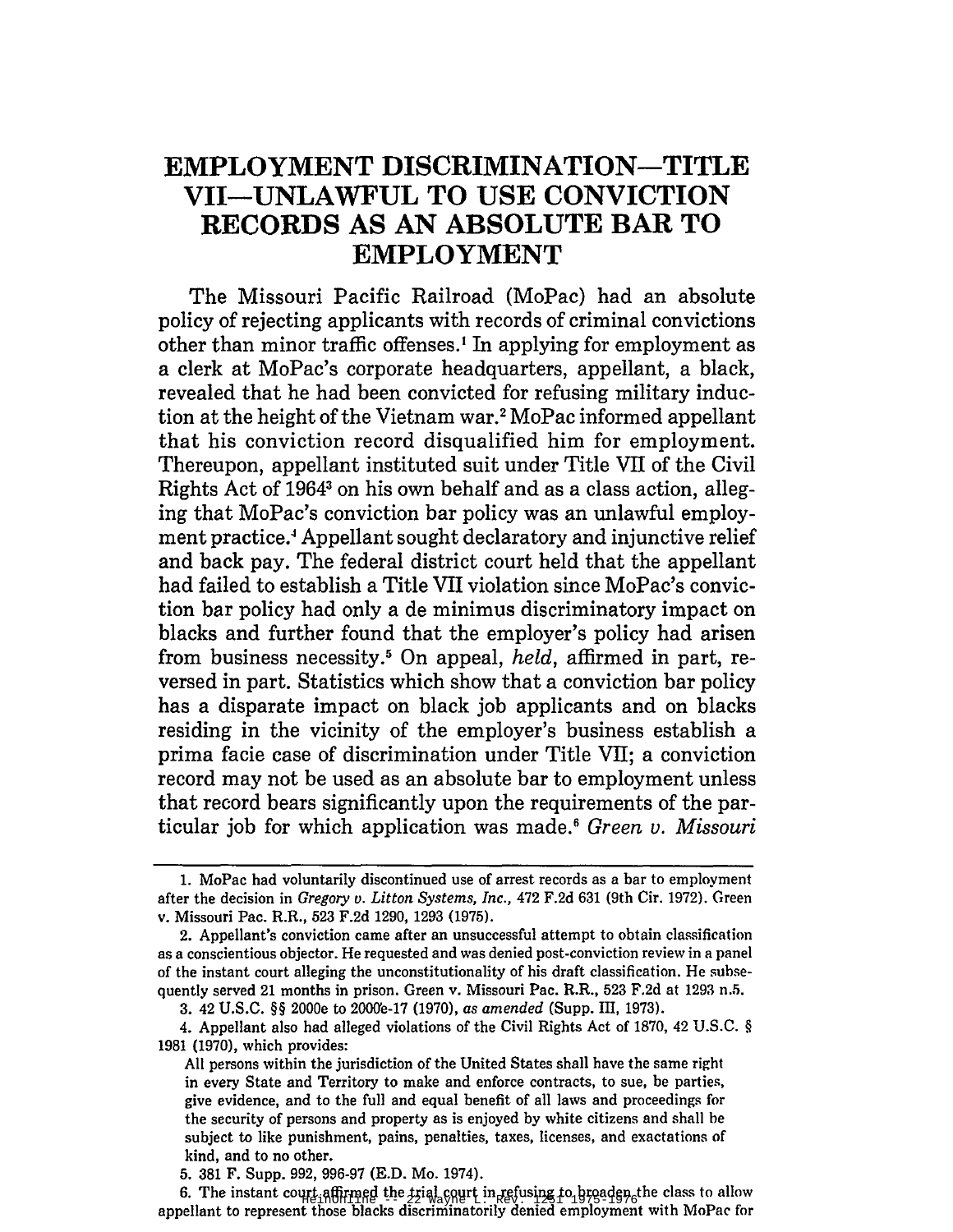*Pacific Railroad,* 523 F.2d 1290 (1975).

Title VII prohibits discriminatory employment practices based on an individual's race, creed or sex.7 Though the Act took effect in  $1965$ ,<sup>8</sup> it was not until 1971 that the Supreme Court considered its meaning and scope in the landmark case of *Griggs v. Duke Power CO.9* The Court held that the Act is directed at the consequences of discriminatory employment practices rather than at the employer's motivation in applying the illegal standards. Therefore, practices fair in form but discriminatory in operation are unlawfu1. 1o The *Griggs* test for Title VII violations is that any standard or practice which has a disparate impact upon minorities is prohibited unless justified by business necessity-a manifest relation between the employment practice and satisfactory job performance.<sup>11</sup> While the Court established the two pronged disparate impact-business necessity test, it did not propound standards for its application to job entry requirements other than the pencil and paper tests found illegal in *Griggs.* <sup>12</sup> Subsequent lower court decisions have expanded the two pronged test by applying it to a wide range of employment standards and job entry requirements.

One of the earliest federal district court decisions in this expansionist trend was *Johnson v. Pike Corporation of America.* <sup>13</sup> Applying a *Griggs* analysis, the court found that the employer's policy of terminating employees whose wages had been frequently

(a) It shall be an unlawful employment practice for an employer-

(1) to fail or refuse to hire or to discharge any individual, or otherwise to discriminate against any individual with respect to his compensation, terms, conditions, or privileges of employment, because of such individual's race, color, religion, sex, or national origin; or (2) to limit, segregate, or classify his employees or applicants for employment in any way which would deprive or tend to deprive any individual of employment opportunities or otherwise adversely affect his status as an employee, because of such individual's race, color, religion, sex or national origin.

8. Section 716 of Pub. L. 88-352 (1964) provides that the Title shall become fully effective one year after the date of its enactment.  $42 \text{ U.S.C.}$  § 2000e (1970) (EFFECTIVE DATE).

9. 401 U.S. 424 (1971). "The Court of Appeals was confronted with a question of first impression, as are we, concerning the meaning of Title VII." Id. 428.

*10. [d. 431.* 

11. Thus, a job related qualification is one required by business necessity.

12. Note, Business Necessity under Title VII of the Civil Rights Act of 1964: A No-*Alternative Approach,* 84 YALE L.J. 98 (1974).

13. 332 F. Supp. 490 (C.D. Cal. 1971)<sub>22 Wayne L. Rev. 1252 1975-1976</sub>

any reason and those black employees of the defendant allegedly frozen in racially segregated job classifications. Green v. Missouri Pac. R.R., 523 F.2d at 1299.

<sup>7. 42</sup> U.S.C. § 2000e-2(a), *as amended,* (Supp. IV, 1974), provides in relevant part that: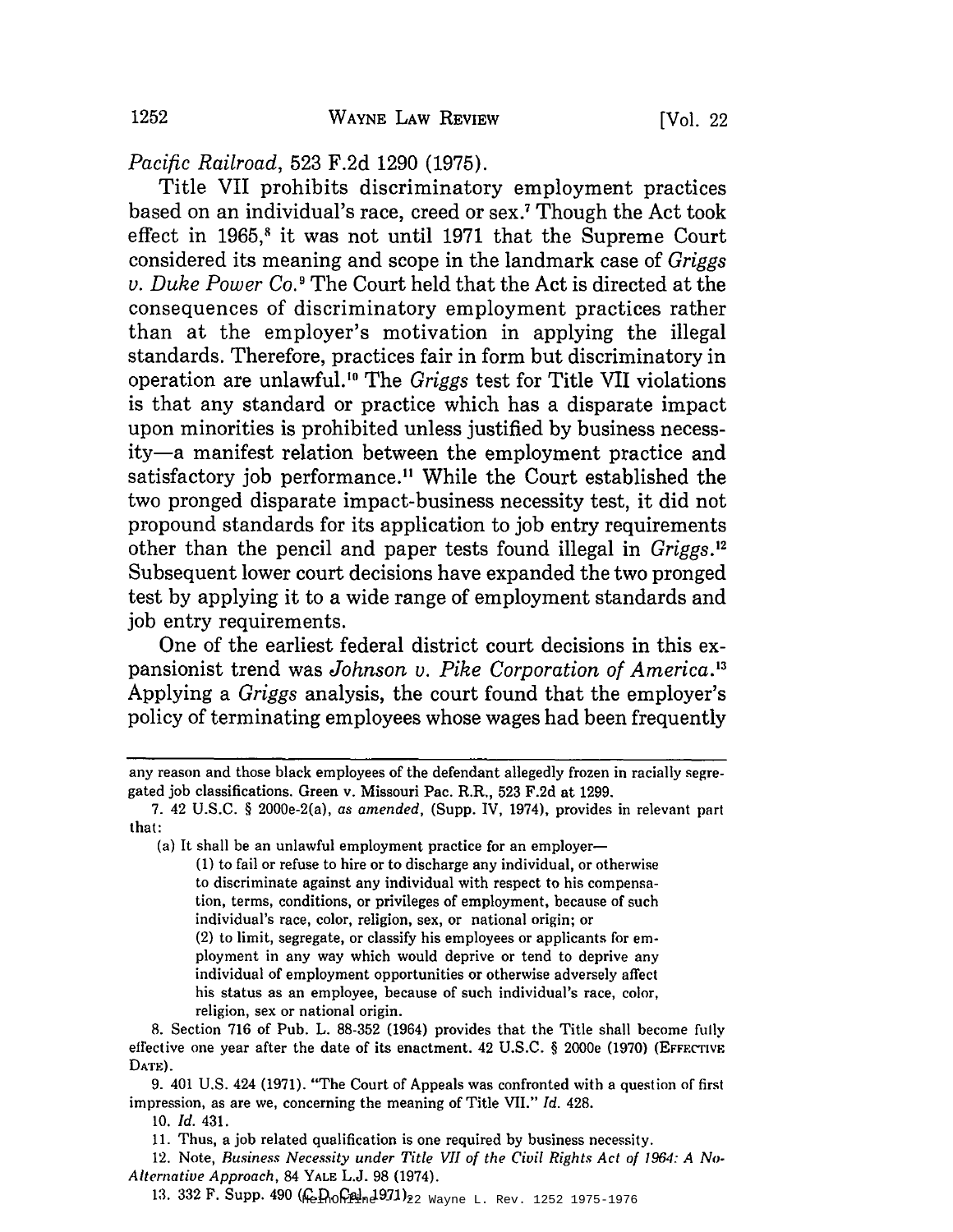garnished violated Title VII. The court further found disparate impact by citing two general studies which showed that minorities suffered garnishments substantially more often than whites, even though these statistics did not specifically relate to plaintiff's case before the court.<sup>14</sup> With a prima facie case of discrimination thus established, the court then rejected the company's business necessity defenses which alleged that a garnisheed employee experienced a loss of morale which in turn impaired the quality and quantity of his work. The court held that garnishments have no demonstrated effect on job performance. <sup>15</sup>

The Ninth Circuit similarly applied *Griggs* in *Gregory v. Litton Systems, Inc.,* 16 in holding discriminatory the policy of refusing positions to persons with records of numerous arrests. The appellate court<sup>17</sup> impliedly accepted the district court's definition of a discriminatory yet lawful job standard as one necessary for the safe and efficient operation of a business.<sup>18</sup> The Eighth Circuit in *Carter v. Gallagherl9* took the *Gregory* decision one step further. The plaintiffs charged the city of Minneapolis with discriminatory practices in hiring firefighters, alleging in part that the city's absolute policy of rejecting applicants convicted of any felony had an illegal discriminatory impact upon minorities.<sup>20</sup> Citing *Griggs,* the court held that denial of employment on the basis of a conviction record must have a bearing on the suitability of

*<sup>14.</sup> ld.* 494. These studies were: WESTERN CENTER ON LAW AND POVERTY, WAGE GARNISH· MENTS, IMPACT AND EXTENT IN Los ANGELES COUNTY (1970) and D. CAPLOVITZ, THE POOR PAY MORE (1967). The court's reliance on such general studies without showing that they actually applied to the plaintiffs before the court is strongly criticized in Wilson, *A Second Look at Griggs u. Duke Power Company: Ruminations on Job Testing, Discrimination and the Role of the Federal Courts,* 58 VA. L. REV. 844, 850 & n.8 (1972).

<sup>15. 332</sup> F. Supp. at 495. Wilson, *supra* note 14, and 85 HARV. L. REV. 1482 (1972), criticize the court's rejection of defendant's business necessity defense. Business necessity. they note, is only meaningfully measured in monetary terms, and it makes little differenre to the employer whether additional costs arise from the employee's inability to perform a specific job or from administrative costs in handling the garnishment.

<sup>16. 472</sup> F.2d 631 (9th Cir. 1972).

<sup>17.</sup> *ld.* The appellate court noted that the trial judge correctly anticipated the subse· quent Supreme Court decision in *Griggs. ld. 632.* 

<sup>18. 316</sup> F. Supp. 401 (1970). The problems presented by the use of arrest records and possible alternatives are noted in Note, *Discrimination on the Basis of Arrest Records. 56*  CORNELL L. REV. 470 (1970·71); Comment, *Discriminatory Hiring Practices Due to Arrest Records-Private Remedies,* 17 VILL. L. REV. 110 (1971·72); Note, *Title VII-Racial Discrimination in Employment-Employers Use of Record of Arrest Not Leading to Conviction,* 17 WAYNE L. REV. 228 (1971).

<sup>19. 452</sup> F.2d 315 (8th Cir. 1971), *cert. denied,* 406 U.S. 950 (1972). This action was based on the equal protection clause of the fourteenth amendment and the Civil Rights Act of 1870, 42 U.S.C. § 1981 (1970).

of the city of Minneapolis, but accounted for 12-19 percent of convicted male felons on a 20. The district court found that black males made up 4.7 percent of the population county wide basis. 3 Lab. Rel. Rep. F.E.P. Cas. 692 (D. Minn. 1971).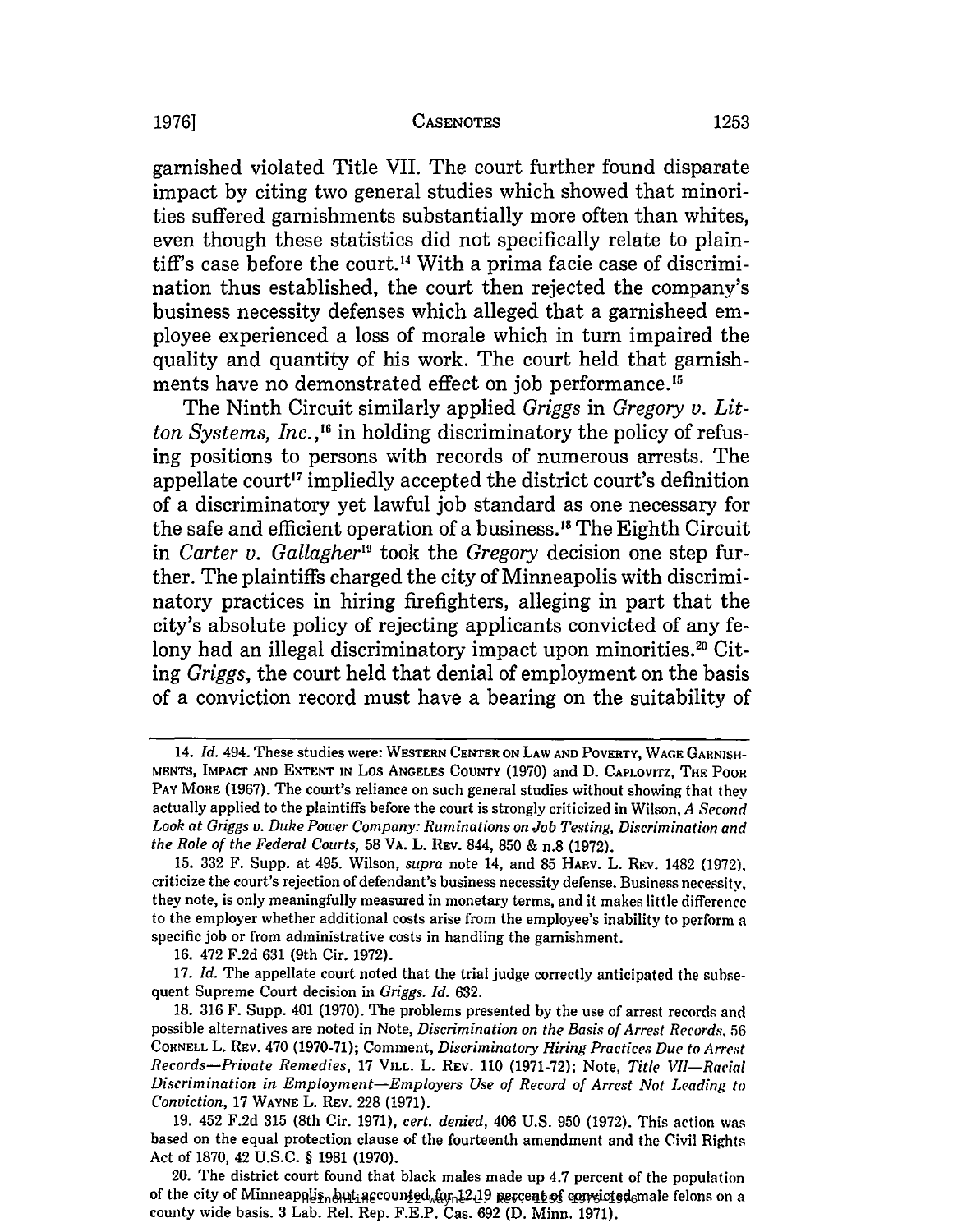the applicant from the standpoint of protecting both the public as well as other firefighters, and prohibited the use of conviction records as an absolute bar to employment.<sup>21</sup>

The Supreme Court further elucidated its *Griggs* decision in *McDonnell Douglas Corp. v. Green*<sup>22</sup> and *Albemarle Paper Co. v. Moody.23* In *McDonnell Douglas,* Justice Powell noted that a Title VII complainant has the burden of establishing a prima facie case of discrimination. He also warned that the Court would not countenance any employment standard which would act as a "sweeping disqualification" of persons with conviction records unrelated to job qualifications.<sup>24</sup>

In *Albemarle,* Justice Stewart, writing for the majority, read *Griggs* together with *McDonnell Douglas* to hold that a complainant established a prima facie case of discrimination by showing that job entry tests favored applicants in a racial pattern significantly different from the pool of applicants.<sup>25</sup> The burden then shifts to the employer to show that the tests are nevertheless justified by business necessity. Even if the employer can meet its burden, the complainant may show that alternative tests or selection devices would serve the employer's interests without disparate impact, thereby demonstrating that the tests actually used were discriminatory. 26

The principal case presented three major issues, two procedural and one substantive. The first procedural consideration was class size. Appellant sought to represent all blacks discriminatorily denied employment by MoPac for any reason as well as blacks allegedly restricted to inferior job classifications. The instant court, affirming the decision of the trial court, restricted appellant's class solely to blacks summarily denied employment because of their conviction records.<sup>27</sup>

The substantive issue was whether MoPac's absolute conviction bar policy complied with the two pronged *Griggs* test. To establish disparate impact, the instant court examined two statistical pools: residents of the general area from which MoPac employees were drawn and MoPac applicants. Because the court found a disparate impact in each statistical pool, it held that

*26. [d.* For a discussion on this aspect of the *Albemarle* decision, see Bartosic, *Labor*  Law *Decisions of the Supreme Court 1974-75 Term*, 89 LAB. REL. REP. 365 (1975). 27. 523 F.2d at 1299.

<sup>21. 452</sup> F.2d at 326.

<sup>22. 411</sup> U.S. 792 (1973).

<sup>23. 422</sup> U.S. 405 (1975).

<sup>24. 411</sup> U.S. at 806.

<sup>25. 422</sup> U.S. at 425.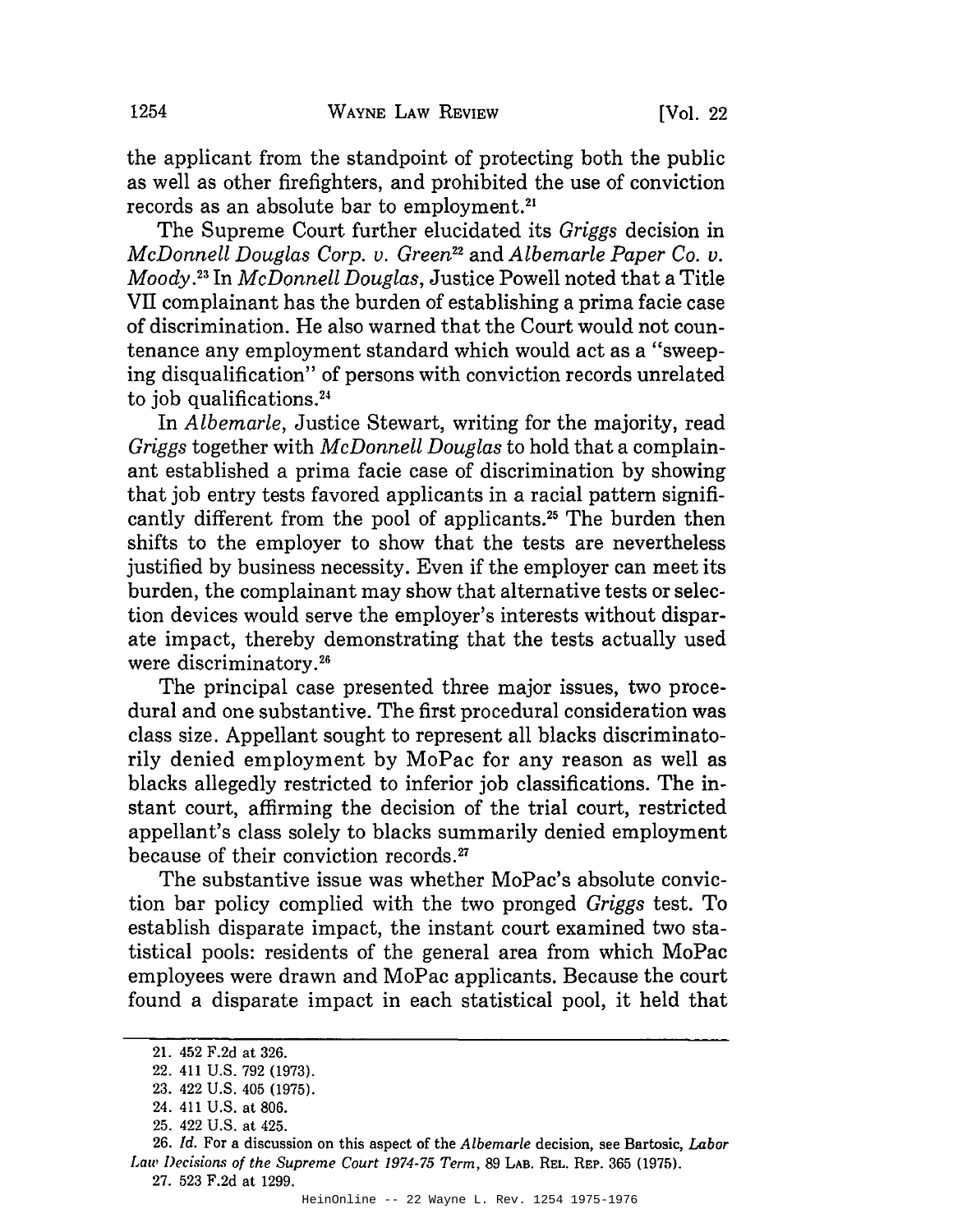appellant had established a prima facie case of racial discrimination.28 Citing *Carter* and *McDonnell Douglas,* 29 the court held that no conceivable business necessity would justify placing all persons with conviction records in the ranks of the permanently unemployed.30 In rejecting the company's business necessity defenses, the instant court noted that the Equal Employment Opportunity Commission (EEOC) had established guidelines requiring that employment tests demonstrate a significant relationship to job behavior.3. Although test is defined under the guidelines to include personal history or background requirements as well as standardized tests,<sup>32</sup> the instant court declined to consider whether they would apply to the use of conviction data.<sup>33</sup>

The final procedural issue was back pay. Having found MoPac's absolute conviction bar policy discriminatory, the instant court enjoined its future use, and held that the appellant was entitled to back pay if the district court, on remand, found that his work experience had qualified him for any position with MoPac at the time of his original application.<sup>34</sup> The instant court refused to hold MoPac liable for back pay to others in appellant's certified class-blacks denied employment because of prior convictions-stating that the record did not disclose whether they had otherwise been qualified for employment with MoPac.<sup>35</sup>

Analysis of these three issues reveals that the instant court erred in its rulings on the scope of the class and the back pay issue. To expedite the national goal of equality in employment opportunities, Title VII encourages plaintiff class action suits to avoid the delays of individual case by case determinations.36 The instant court's refusal to expand appellant's class to include all black applicants allegedly denied employment and black employees allegedly frozen into inferior job classifications seems to run directly counter to Title VII policy and practice. In the principal case, the district court initially refused to broaden the class, holding that it found no question of law or fact common to a class composed of blacks who were refused employment *and* those who

*<sup>28. [</sup>d. 1295.* 

*<sup>29. [</sup>d. 1296.* 

*<sup>30. [</sup>d. 1298.* 

*<sup>31. [</sup>d.* 1299, n.13. The Commission's guidelines can be found in 29 C.F.R. §§ 1607- 1607.14 (1975).

<sup>32. 29</sup> C.F.R. § 1607.2 (1975).

*<sup>33. [</sup>d.* 523 F.2d 1299 n.13.

*<sup>34. [</sup>d. 1299.* 

*<sup>35. [</sup>d.* 

United Gas Corp., 400 E.2d 28 (5th Cir2 1868) e L. Rev. 1255 1975-1976 *36. See, e.g.,* Bowe v. Colgate-Palmolive Co., 416 F.2d 711 (7th Cir. 1969); Jenkins v.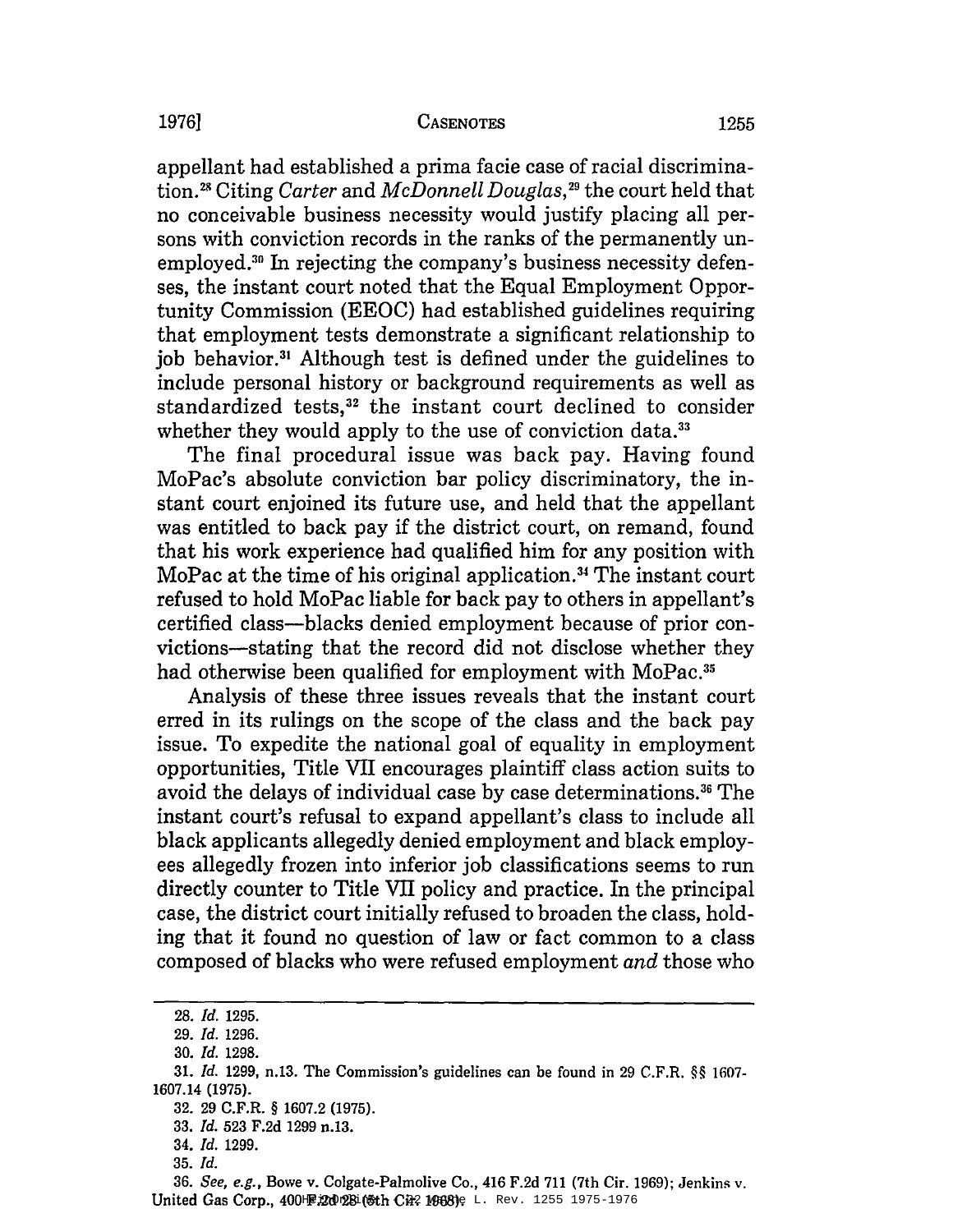were hired.<sup>37</sup> The instant court summarily affirmed this part of the decision, stating that the district court was vested with some discretion in determining the parameters of the class.<sup>38</sup> This holding seems antipodal, however, to the instant court's earlier decision in *Reed v. Arlington Hotel CO.39* in which a dismissed employee (who would not return to employment with the defendant company) was permitted standing to bring a Title VII action on behalf of all blacks who allegedly had been discriminated against by the defendant company. The court found that a class under Title VII is not defined by employment status, but by discriminatory impact in any phase of employment.<sup>40</sup> Although the instant court noted its decision in *Reed,* it nevertheless refused to broaden appellant's class.41 The court also ignored its holding in *Parham v. Southwestern Bell Telephone CO.42* that one alleged discriminatory employment practice is a sufficient basis for the court to commence a complete inquiry into a company's employment practices.

As authority for restricting the class to blacks denied employment by MoPac on the basis of conviction records, the instant court mistakenly relied on the dicta in both *Brito v. Zia CO.43* and Johnson v. Georgia Highway Express, Inc.<sup>44</sup> It cited these cases for the proposition that the trial court has some discretion in determining the parameters of a class action under rule 23 of the Federal Rules of Civil Procedure.45 The issue with which the *Brito*  court dealt, however, was the threshold question of the propriety of maintaining a class action under the requirements of rule 23. This was not the issue before the instant court. The district court had already certified the appellant's action as a suitable class action;<sup>46</sup> the question at issue was the scope of the class. In citing *Brito,* the instant court failed to distinguish between the initial requirements for a class action and the factors which determine the scope of the action once it has begun. 47 The court's reliance

- 37. 62 F.R.D. 434, 435 (E.D. Mo. 1973) (motion to dismiss).
- 38. 523 F.2d at 1299.
- 39. 476 F.2d 721 (8th Cir. 1973).
- *40. See id. 723.*
- 41. 523 F.2d at 1299.
- 42. 433 F.2d 421 (8th Cir. 1970).
- 43. 478 F.2d 1200 (10th Cir. 1973).
- 44. 417 F.2d 1122 (5th Cir. 1969).
- 45. FED. R. CIV. P. 23.
- 46. 381 F. Supp. at 993.
- 47. FED. R. CIV. P. 23(c)(1) provides:

As soon as practicable after the commencement of an action brought as a class action, the court shall determine by order whether it is to be so maintained. An

HeinOnline -- 22 Wayne L. Rev. 1256 1975-1976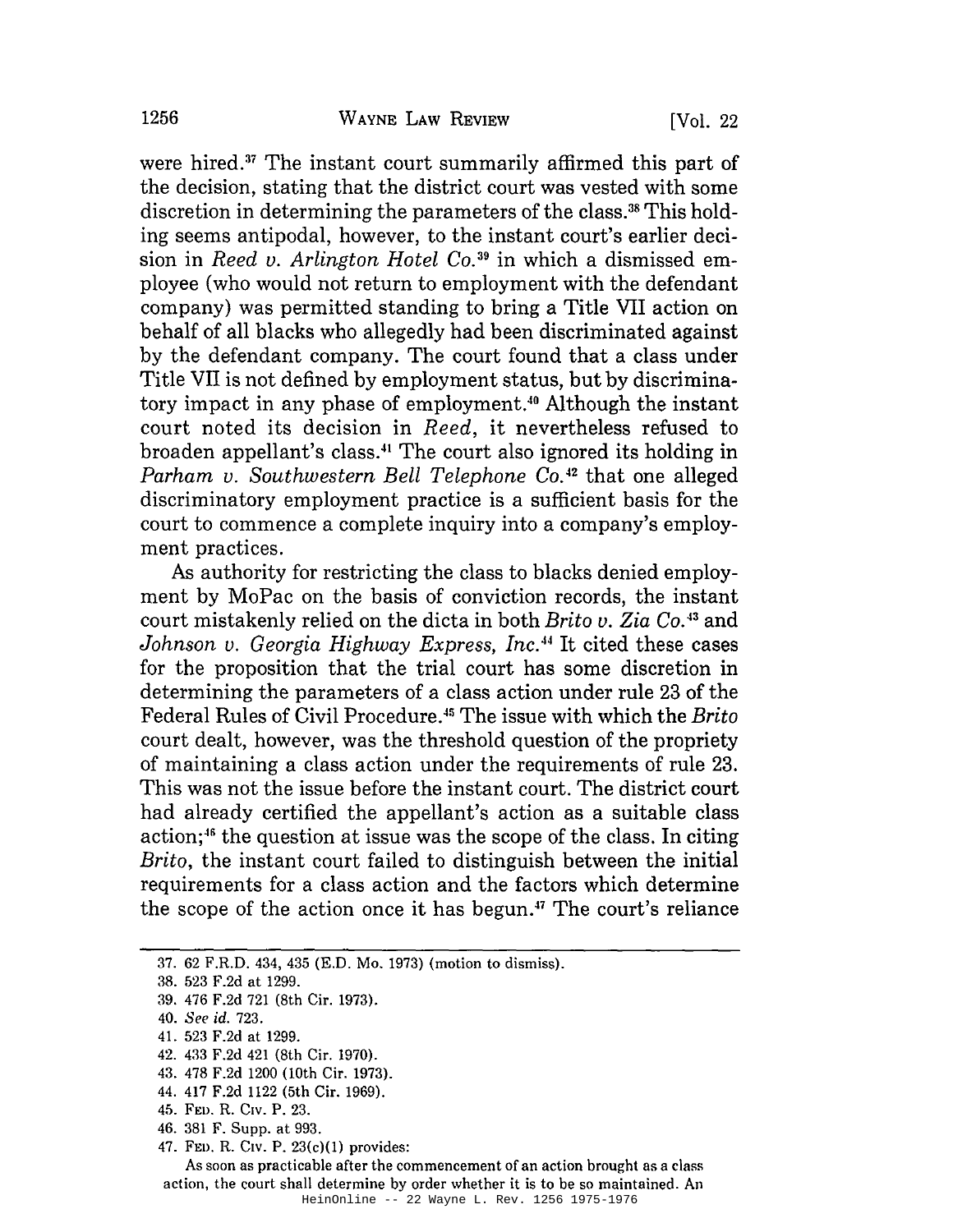on *Johnson* is even more questionable. There, the plaintiff alleged that he was discharged for racially motivated reasons and brought an action charging the company with discrimination in all facets of its employment practices. The court of appeals termed the action an "across the board" attack which allowed plaintiff to represent all black employees of the company as potential victims of its racial policies.48 The class members in *Johnson* and in the principal case were nearly identical and plaintiffs in both cases had made like challenges encompassing all phases of the employers' hiring practices. In view of these similarities, it seems completely inapposite to invoke the *Johnson* dictum to bar appellant in the principal case from expanding the scope of his class in the manner permitted in *Johnson.* 

**In** its analysis of the substantive issue in the principal case, the instant court approved three statistical methods for determining whether an action met the disparate impact prong of the *Griggs* rule.49 The first considers whether the employment practice in question excludes blacks as a class or in a specified geographical area at a substantially higher rate than whites, whereas the second compares the percentages of white and black applicants actually excluded by that practice. The third procedure examines the level of employment of blacks by the employer relative to the percentage of blacks in the employer's hiring area.<sup>50</sup> The trial court, as the instant court noted approvingly, employed the first two tests in making its determination as to disparate effect, finding first that blacks in the general population were from 2.2 to 6.7 times more likely to incur a conviction than were whites, and second that MoPac's conviction bar policy rejected two and one-half times more black than white applicants.<sup>51</sup> Though recognizing that these statistics established disparate impact, the trial court went one step further, comparing the number of blacks rejected to the total pool of applicants. The resulting figure, concluded the trial court showed only a de minimus discriminatory impact when compared with the percentage of blacks in the hiring area.52

The instant court correctly found two critical defects in the trial court's analysis. First, by comparing the number of black

order under this subdivision may be conditional, and may be altered or amended before the decision on the merits.

<sup>3</sup>B J. MOORE & J. LUCAS, MOORE'S FEDERAL PRACTICE 23-1101 to 23-1105 (2d ed. 1975). 48. 417 F.2d at 1124.

<sup>49. 523</sup> F.2d at 1293-94.

*<sup>50.</sup> Id.* 

HeinOnline -- 22 Wayne L. Rev. 1257 1975-1976 *51. Id. 1294-95.* 

<sup>52. 381</sup> F. Supp. at 996.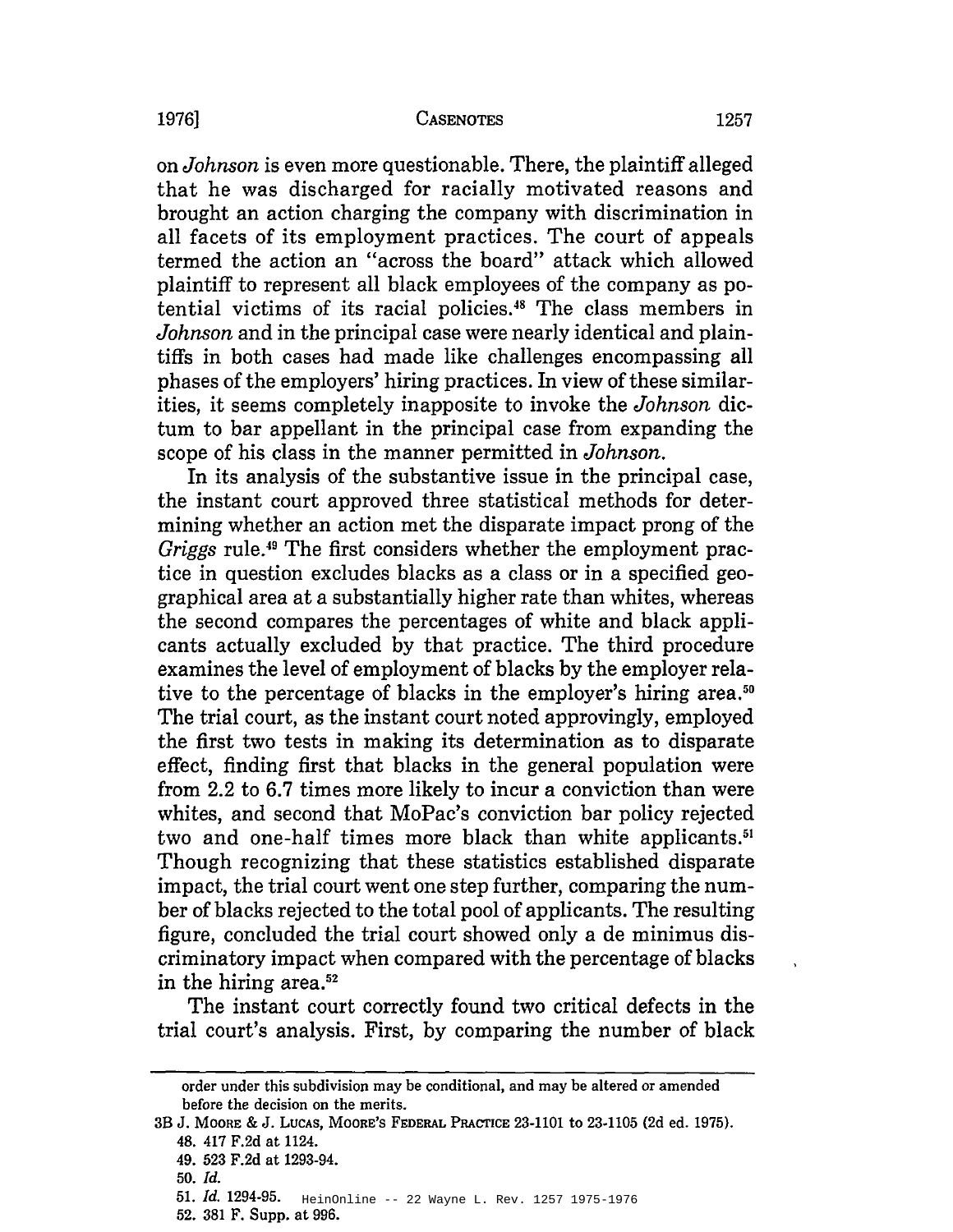applicants barred from employment because of conviction records with the total number of applicants, the trial court had diluted the actual discriminatory impact, because there were more white than black applicants. More importantly, the instant court observed that a comparison of blacks rejected because of the policy in question with the percentage of blacks in the geographic area is irrelevant to the Title VII issue of whether the employment practice has a disparate impact on black applicants. 53 The trial court mistakenly computed whether the number of persons hurt by the practice was statistically large, whereas the instant court's numerical determination provides an accurate method for establishing disparate impact.

Having found disparate impact, the instant court turned to MoPac's business necessity defenses. Echoing precedent, the court rejected the absolute bar policy, stating that no conceivable business necessity could justify placing every ex-convict in the ranks of the permanently unemployed. Not surprisingly, the instant court refused to apply the EEOC guidelines in deciding this issue. The guidelines require elaborate statistical validation of employment tests to ensure job relatedness.<sup>54</sup> Criminal activities and the elements of the socially deviant personality, however, include so many facets as to defy quantification. The very definition of crime is an evanescent thing which changes with society's perception of itself and taboo activities. Thus, it seems nearly impossible to establish objective, concrete standards for determining when to bar an applicant with a particular conviction record from broad categories of jobs. In clear cases, of course, the determination is simple; for example, a convicted arsonist should not be a firefighter, nor a dangerously violent convict a police officer. For an employer to decide whether to bar a thief from employment because of the threat he poses is a more difficult determination to make.

The job relatedness of a conviction must, of necessity, be analyzed on a case by case basis. The EEOC's interpretation of Title VII supports this conclusion. In the Commission's view, it is unlawful to refuse employment to a minority group applicant on the basis of a conviction record unless the particular circumstances of each case clearly indicate that employment of that applicant is incompatible with the safe and efficient operation of the position for which application was made.<sup>55</sup> This case by case ap-

<sup>53. 523</sup> F.2d at 1295.

<sup>54.</sup> See note 30 supra.

<sup>55.</sup> No. 72-1460, [1973] CCH EEOC DEC.  $\parallel$  6341, at 4621 (Mar. 19, 1972).<br>
HeinOnline -- 22 Wayne L. Rev. 1258 1975-1976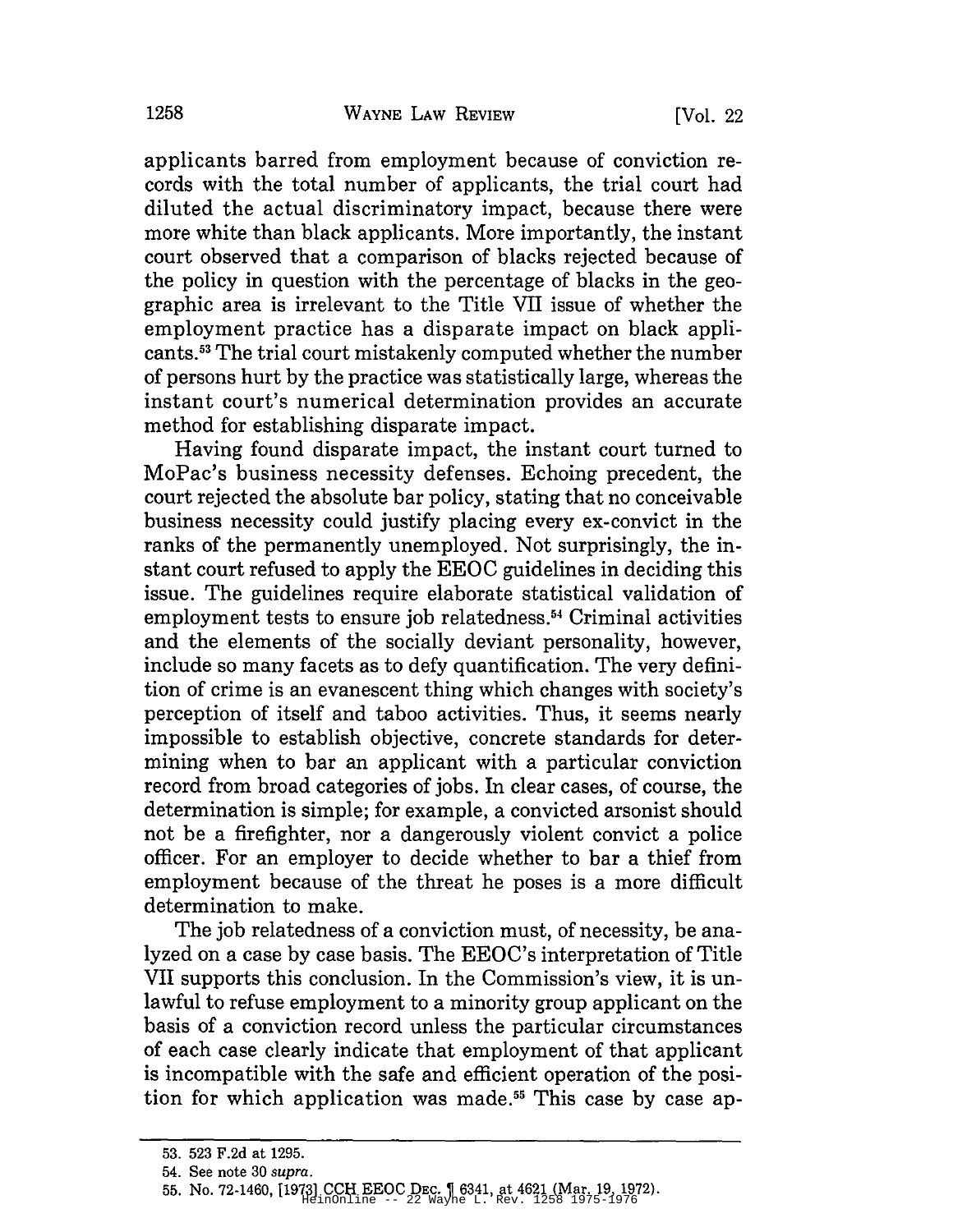proach, however, places employers in an untenable position. Employers, left with no real guidelines as to what constitutes a job related conviction, must make independent daily determinations. The back pay penalty for an incorrect decision can be heavy, and good faith, as the decision in *Albemarle* makes clear, is no defense.

A possible solution would be the creation of an ad hoc administrative panel within the EEOC to which an employer could turn for determination of the job relatedness of a particular applicant's conviction. The panel would hold informal hearings to analyze the relationship between the applicant's conviction record and the type of position for which he applied. Consideration would be given to such factors as the number and severity of past offenses, social conditions that may have contributed to the offense, age at the time of the offense, and evidence of rehabilitation, including performance in previous jobs. Direct appeal to a federal court of appeals could be provided should a party be dissatisfied with the outcome of the hearing. An employer would retain his good faith defense in such an appeal.

There are several advantages to the panel approach. First, it precludes employer liability for a good faith mistake, while allowing the applicant to argue the merits before an impartial body. Second, the panel would develop a body of precedent to guide employers' future decisionmaking. Finally, an applicant would retain his right to bring an action under Title VII if the employer refused to submit the job relatedness issue to the panel. The primary problem with this proposal is the strong possibility of administrative and judicial delay which could prevent quick and impartial decisionmaking.

Analysis of the principal case reveals two policy considerations implicit in the instant court's rejection of MoPac's absolute bar scheme. The first is a sort of judicial amnesty for Vietnam era draft-resisters. The instant court carefully noted that appellant had committed a non-violent crime and had served time in prison rather than escape to Canada or evade sanctions.<sup>56</sup> The court hinted that a person willing to serve a prison term rather than transgress his ethical beliefs was, contrary to MoPac's fears, a paragon of moral virtue. 57

The second policy consideration implicit in this decision is the

<sup>56. 523</sup> F.2d at 1299 n.14.

<sup>57.</sup> The court further noted that appellant had worked as a clerk both in prison and after his release for the city of St. Louis, receiving "superior" ratings from his supervisors. [d.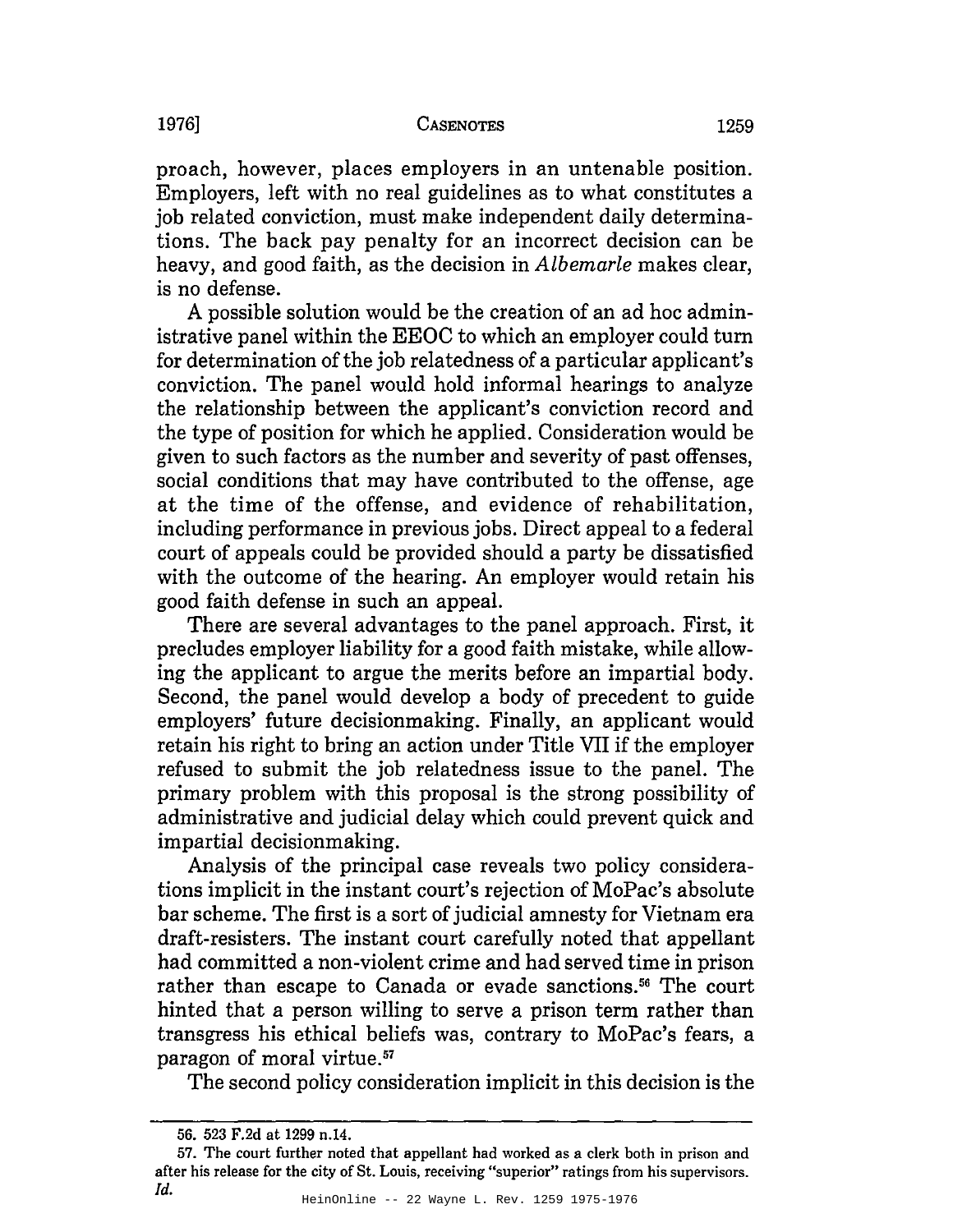court's attempt to promote employment of ex-convicts.<sup>58</sup> As one commentator observed, the abolition of the conviction bar requires an employer to recognize that moral character is not as job related as general intelligence or mechanical aptitude and, accordingly, that criminal records have little relevancy to one's ability to perform a job successfully.59

Despite these policy considerations, the instant court refused to award back pay to those blacks in appellant's certified class who had been denied employment solely because of their conviction records. The Supreme Court in *Albemarle Paper Co. v. Moody*<sup>60</sup> stated that Congress had empowered the courts to award back pay as part of a complex legislative design directed at the eradication of a national evil. The role of back pay in this objective is to spur employers to eliminate discriminatory practices and to compensate those who have suffered on account of such practices.61 Any court which declines such an award must carefully state its reasons. <sup>62</sup>

Although the instant court cited *Albemarle* in granting back pay to the appellant as class representative, its refusal to extend the remedy to other class members appears inconsistent with *Albemarle.* Since the district court on remand had to determine whether appellant was qualified for employment on the date of his application, it surely could have done so for the other class members whose employment applications showed that they had been rejected solely because of non-job related conviction records. The mechanics of identifying and notifying that affected class would not have presented any particular problems because MoPac had retained employment records dating from 1971<sup>63</sup> which presumably contained the names and last known addresses of all class members. The greatest difficulty may have arisen in the computation of back pay for class members who, on remand, were shown to have been eligible for employment.<sup>64</sup> Regarding

<sup>58.</sup> For a discussion of the problems of the ex·offender and conviction bars, see Note, *The Revolving Door: The Effect of Employment Discrimination Against Ex-Prisoners, 26*  HASTINGS L.J. 1403 (1975).

<sup>59.</sup> Wilson, *supra* note 14, at 849-50.

<sup>60. 422</sup> U.S. 405, 416 (1975).

<sup>61. [</sup>d. 417-18.

*<sup>62. [</sup>d.* 421 & n.14. In his concurrence, Justice Marshall states that "only the most unusual circumstances would constitute an equitable barrier to the award of make whole relief where liability is otherwise established." *[d.* 440. *Accord,* Robinson v. Lorillard Corp., 444 F.2d 791 (4th Cir. 1971); Bowe v. Colgate-Palmolive Co., 416 F.2d 711 (7th Cir. 1969).

<sup>63. 381</sup> F. Supp. at 995.

 $\emph{Comment, Back Pay for \textbf{\textit{E}}\hat{m}$ ployment Discrimination Under Title VII-Role of the Judici-64. For an explanation of the back pay problem and Title VII requirements, see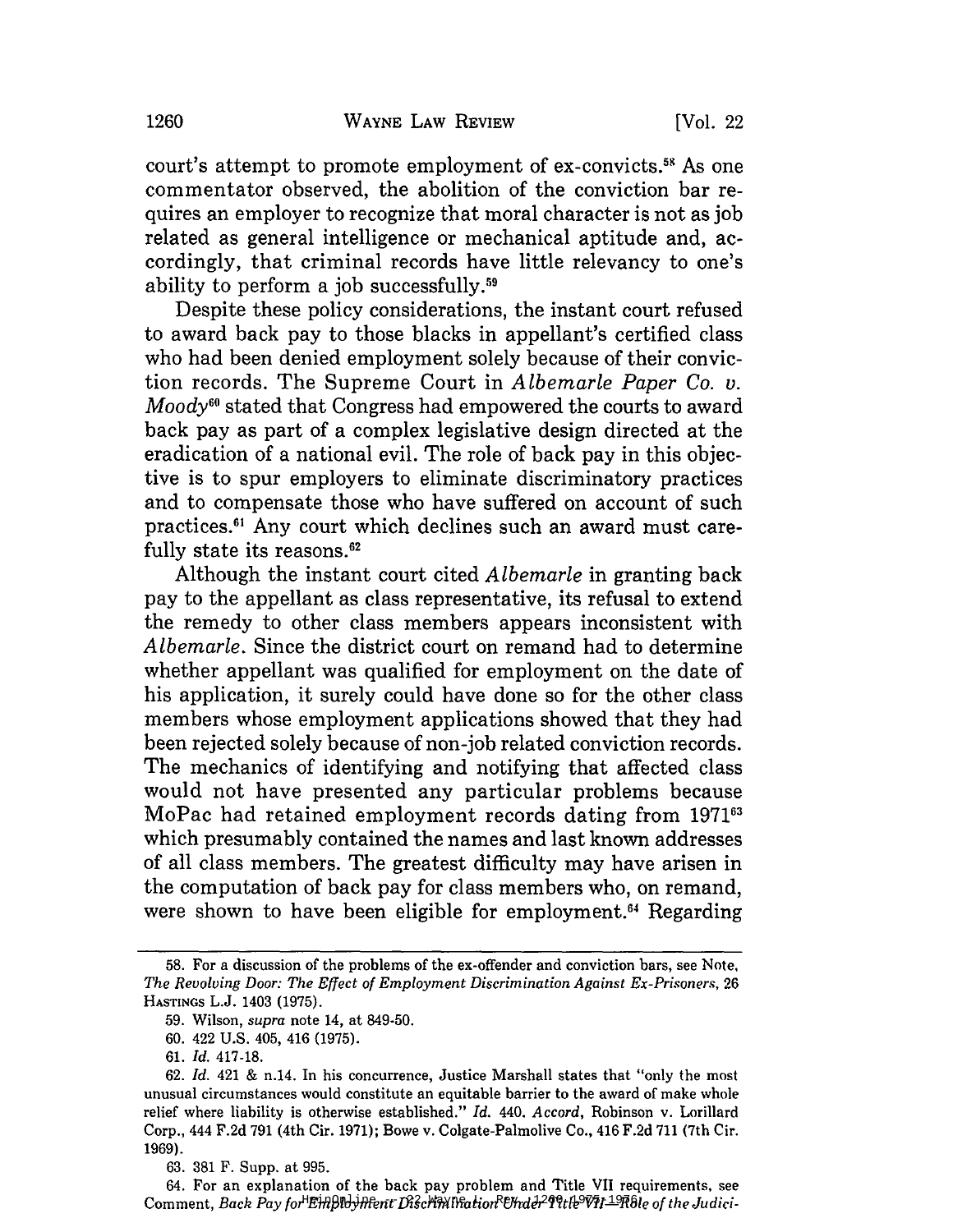Title VII's strong make-whole policy, the court's back pay calcu-' lations in *Weeks v. Southern Bell Telephone* & *Telegraph Co.* <sup>65</sup> may provide some guidance. The *Weeks* court used as a guage the total earnings, including bonuses and overtime pay, paid to the person hired instead of the aggrieved party. Should the class be too large to determine "who replaced whom," an alternative solution might be a base salary for the period from which each applicant's earnings during the interim are deducted.<sup>66</sup>

The instant court is to be commended for its *Griggs* analysis and in its policies regarding the employment of past offenders. The instant court's refusal, however, to expand the class to include all blacks allegedly injured by MoPac's employment practices contradicts both the Act and prior case law. Similarly, the court may be criticized for its refusal to award back pay to the other members of appellant's class who had been denied employment solely because of their conviction records. These aspects of the decision may have ramifications far beyond the effects on the class litigating the principal case. Should class composition and back pay be similarly restricted in future cases, the plaintiff bar in Title VII litigation may be far less interested in bringing suit.<sup>67</sup> Furthermore, the immediate practical effect is to transform a Title VII class action into an individual action against an employer by greatly reducing any sanction against the company for its discriminatory policies. While it is difficult to divine a rationale for the court's actions, perhaps it is reasonable to presume that in view of MoPac's recent efforts to increase minority employment,68 the instant court was unwilling to penalize it too harshly for using the "facially neutral" absolute conviction bar. The principal case also indicates the need for an administrative panl within the EEOC to which an employer may turn for guidance. As noted, specific guidelines on this aspect of employment practices are nearly impossible to establish. The Supreme Court

ary *in Exercising Its Discretion,* 23 CATHOLIC U.L. REV. 525 (1974); Comment, *Equal Employment Opportunity: The Back Pay Remedy Under Title VII, 1974 U. L.L. L.F. 379.* 

<sup>65. 467</sup> F.2d 95 (5th Cir. 1975).

*<sup>66.</sup> See, e.g.,* Stamps v. Detroit Edison Co., 365 F. Supp. 87 (E.D. Mich. 1973).

<sup>67. 42</sup> U.S.C. § 2000e-5(k) provides a "reasonable attorney's fee as a part of the costs" in a decision for the complainant under Title VII. The fee, within the discretion of trial court, is usually based on the size of award made to the class.

<sup>68.</sup> In the dissent to an order for denial of petition for rehearing en bane, the three dissenting judges (Gibson, Stephenson and Henley) noted that 29 percent of the employees hired the year appellant brought the instant action (1970) were'black, although blacks composed only 16.4 percent of the population of the city of St. Louis. 523 F.2d at 1299- 1300.